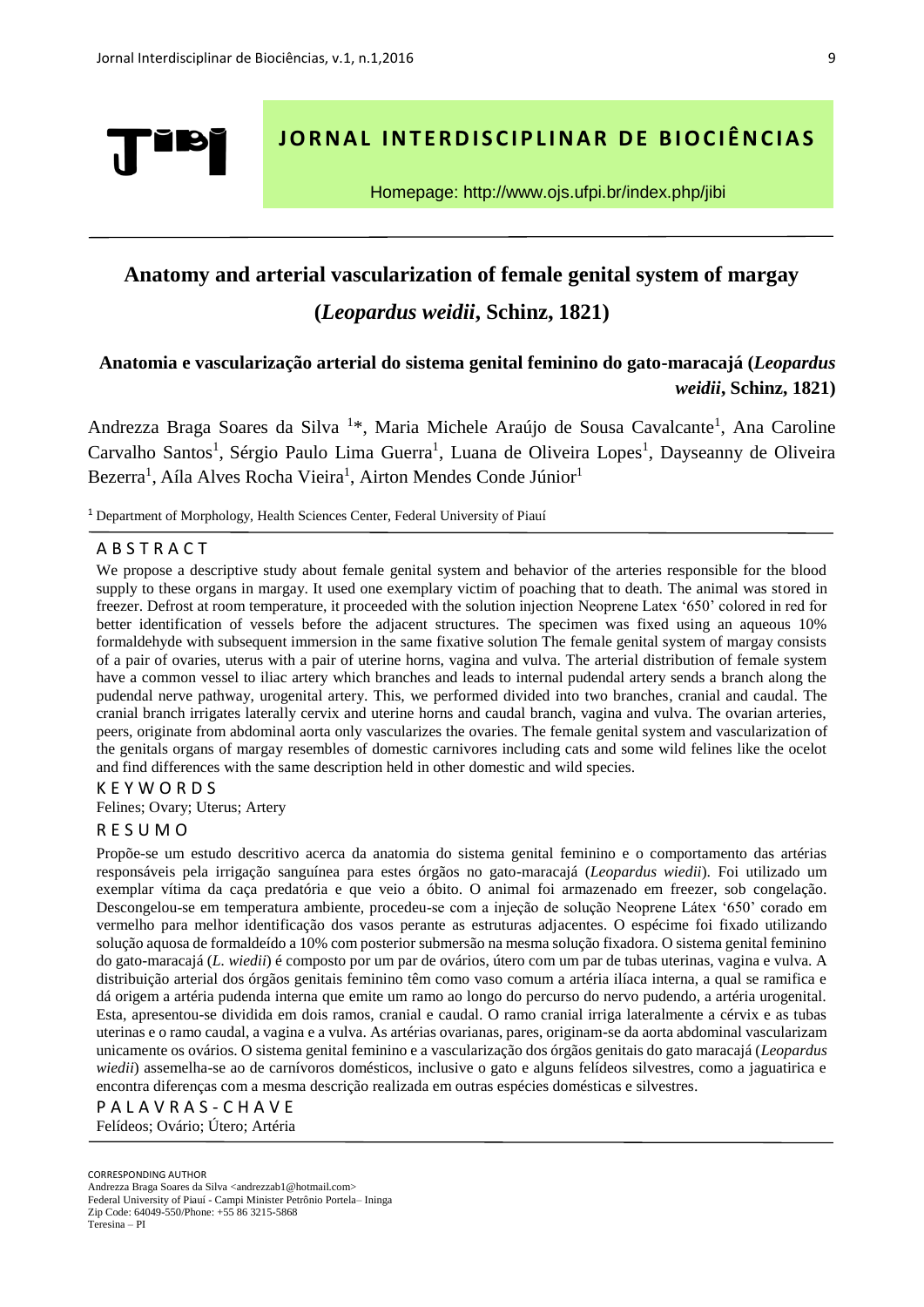### **INTRODUCTION**

Carnivorous mammals are characterized by to be at the top list of the Brazilian fauna predators performing an important ecological role in nature (VALENZUELA-GALVAN et al., 2013; SEIBERT et al., 2015). Although small and hardly captured, some species of wild felines already included in the list of vulnerable animals to extinction, such as the *Leopardus wiedii*, popularly known as Margay, this in turn, has part of its population distribution threatened due the fragmentation of their habitat, poaching and pollution of the environment (MOREIRA et al., 2001; TORTATO et al., 2013).

The Margay belonging to the order Carnivora being widely distributed throughout Brazil, with the exception of Ceará and Rio Grande do Sul (OLIVEIRA et al., 2008, 2010; OLIVEIRA 2011). They are small animals with solitary and nocturnal behavior, feed on small mammals, birds and lizards (SEIBERT et al., 2015). Among the Brazilian felines, this species is the one with rather sharp arboreal habit, making it specialist in hunt birds and small arboreal rodents (OLIVEIRA; CASSARO, 2005; HODGE, 2012).

Although knowing both the respect of the ecological aspects and ethological of species, it weren't observed studies on the morphology and physiology. The Margay aren't used as an animal model for morphological research and little is known about clinical and epidemiological characteristics of the species. Thus, morphological studies of the organ systems of these animals are restricted. Since, in spite of being the most studied genital system, this has been restricted only to males system (MORAIS et al., 2002).

Overall, the genitals male and female, feature one pair of sex gonads and accessory organs to the system, which play roles hormone, of transport of substances, topographical among others (McENTEE, 2012). For the proper functioning of the system it's necessary an arterial network and richly vascularized vein to assure the survival of cells that participate of reproduction (CAMPOS; CULAU; ARAUJO, 2013).

In an attempt to contribute to the knowledge of the literature of these wild felines, this work aims to study the female genital system anatomy and behavior of the arteries responsible for the blood supply to organs of the female genital system of Margay (*Leopardus wiedii*) and, therefore, be a pioneer proposal for this purpose, since previous descriptions are not observed in this species of wild feline.

#### **MATERIAL AND METHODS**

For the present study, we used one example obtained by donation of IBAMA-PI victim of poaching and that death. Important to reiterate that wild animals are scarce and that research may not involve large numbers of specimens because many of these animals are endangered and therefore the remaining in ecosystems have important ecological role even more like this, that it is a feline predator who exercise control of several other species and keeps the faunal balance in the ecosystem in which it is inserted.

After receiving the donation term and confirm the species, the animal was forwarded to the Histotechnique and Embryology Laboratory, of the Department of Morphology of UFPI and stored in freezer under freezing.

Subsequent the thaw at room temperature (around 25 degrees centigrade), proceeded with cannulation of the dorsal aorta with Neoprene latex '650' solution (Du Pont do Brasil Indústrias Químicas) injection dyed by specific pigment in red color (Hidracor – Globo S/A Tintas e Pigmentos) for better identification of vessels at adjacent structures . Shortly after injection, there was a bandage in the dorsal aorta to prevent return of colored latex and the specimen was fixed by intramuscular, subcutaneous and intracavitary infusion using an aqueous 10% formaldehyde with subsequent immersion in the same fixative solution, for a minimum period of seven days.

Then the arteries connected to the female genital organs were dissected from an incision in the abdominal cavity at the level of the middle line from the xiphoid cartilage to the external genitalia. The organs were then dissected, labeled and identified arterial branches and photo documented using Digital Camera Sony DSC-H10 model. The nomenclature was based by International Committee on Veterinary Gross Anatomical Nomenclature (2012).

#### **RESULTS AND DISCUSSION**

The female genital system of Margay (*L. wiedii*) is composed of odd and even organs. Among the odds, we observed externally the vulva, comprising folds of tissue that demarcate the entrance to the vagina. The vagina, as well as other species is the joint region of the female genital system whit the urinary system, since it was observed that the external urethral ostium ends in the opening of the uterus.

The uterus of Margay, unique, tubular body extends cranially from vagina and cervix and has a named region cervix or body uterus forks into two cranial uterine horns, the left and the right. It is an elongated, tubular body that is limited to the uterine horns. The ovary, pair, has elongated oval appearance, relatively small and smooth surface. The anatomical description held for the female genitals of Margay resembles with the same in domestic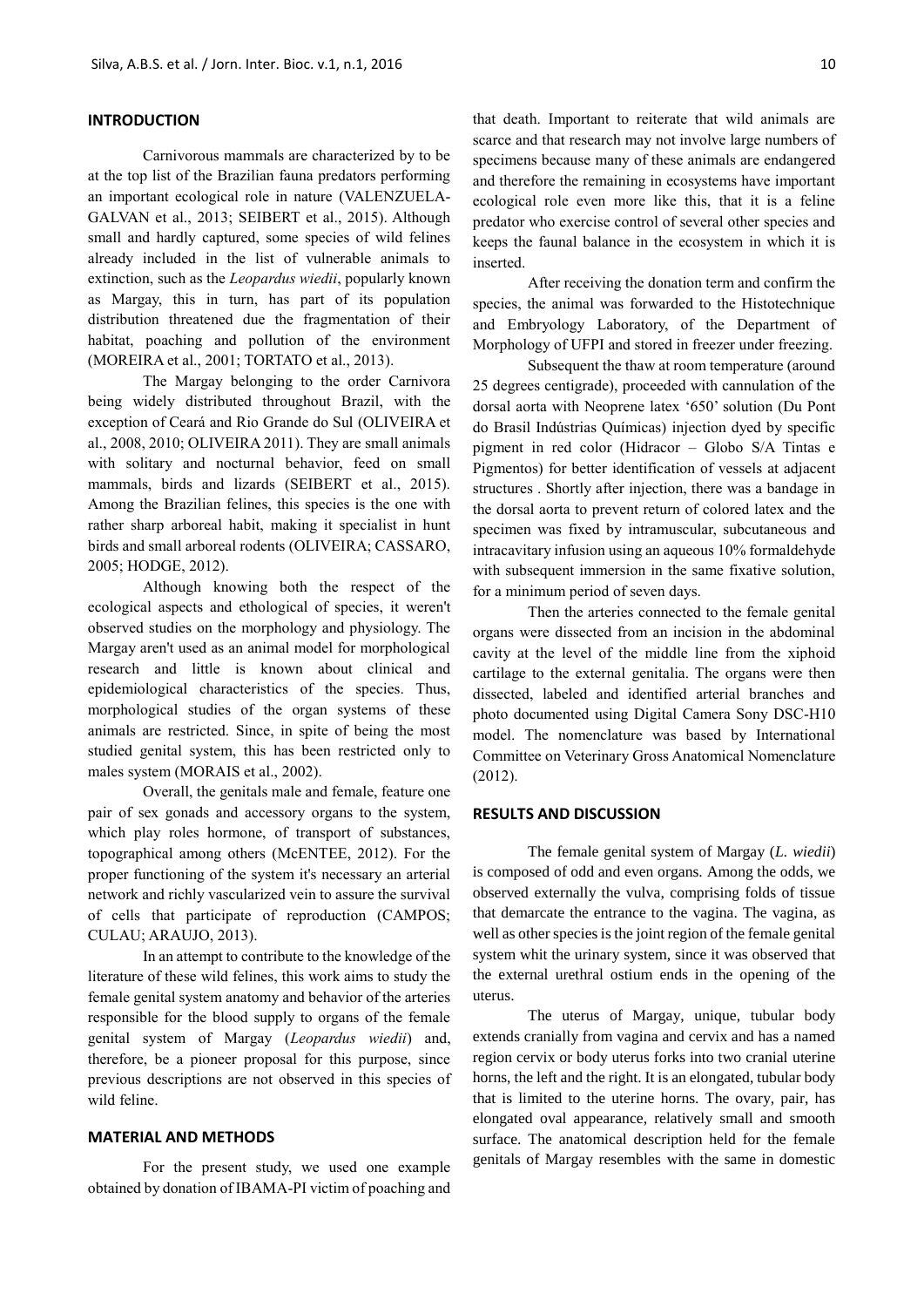cats and other felines has been studied (GETTY, 1986; ARANTES et al., 2014).

The arterial distribution of female genitals Margay (*Leopardus wiedii*) has a common vessel the internal iliac artery, vessel that comes from the abdominal aorta and follows a circuitous path toward the uterus and vagina. These findings agree with most domestic animals that have been studied by Getty (1986), except for birds, who have vaginal arteries as the main branch of the aorta. Moreover, in wild birds, like winged macaw (*Aratinga leucophthalma*) the external iliac artery also participates in the blood supply to the oviduct (PERES et al., 2014).

The internal iliac artery of margay it branches and gives rise to internal pudendal artery, it sends a branch along the pudendal nerve pathway, urogenital artery. In margay analyzed, the urogenital artery presented itself divided into two branches based on their location in cranial and caudal branch. The cranial branch emits vascular bundles forming lateral arcs that irrigating the cervix and uterine horns, being aided by caudal vesical artery. However, the caudal branch of urogenital artery emits beams be will caudally vascularized the reproductive system, especially the vagina and vulva [\(Figure 1\)](#page-2-0).

The distribution of the urogenital artery branches into cranial and caudal presents similarities with domestic

<span id="page-2-0"></span>

**FIGURE 1**. Photomicrograph of abdominal cavity of margay (*Leopardus wiedii*) showing the topography of the female genitals organs in relation to other (A) and the vascularization for Ovary (B) and Uterus / Vagina (C). Right Kidney (RKd), Left Kidney (LKd), Intestine (In), Urinary Glabber (UGl), Ovary (Ov), Uterine Horn (UH), Uterine Body (UB), Vagina (Va), abdominal aorta artery (white arrow), ovarian artery (asterisk), internal iliac artery (1), left pudendal artery (2), urogenital artery (3), Uterine branch of the urogenital artery (4) and vaginal branch of the urogenital artery (5). Bar: 1cm

carnivores, but inverse results in pigs where the cranial branch directs its supply to the vagina and the caudal branch to the uterus (GETTY, 1986; MIGLINO et al., 2001). In guinea pigs (*Cavea porcellus*) ovarian artery that perfusing the uterus, vagina and ovary, becomes the common vessel for the genital system of species and it have their origin in the abdominal aorta (PIRES, 2008).

The ovarian arteries, pairs, originate from the ventral portion of the abdominal aorta and are surrounded by ovarian plexus nerves. Similar in carnivores, already in domestic ruminants, the ovarian artery emits vascular bundles targeted for three structures: uterine horns, ovary and uterus (GETTY, 1986).

#### **CONCLUSION**

The female genital system and vascularization of the genitals of Margay (*Leopardus wiedii*) resembles that of domestic carnivores, including cats and some wild felines like the ocelot. However, there are differences with the same description provided in other domestic animals (horses, ruminants and poultry) and wild (maracana and guinea pigs), especially with respect to the terminal branches of the genitals.